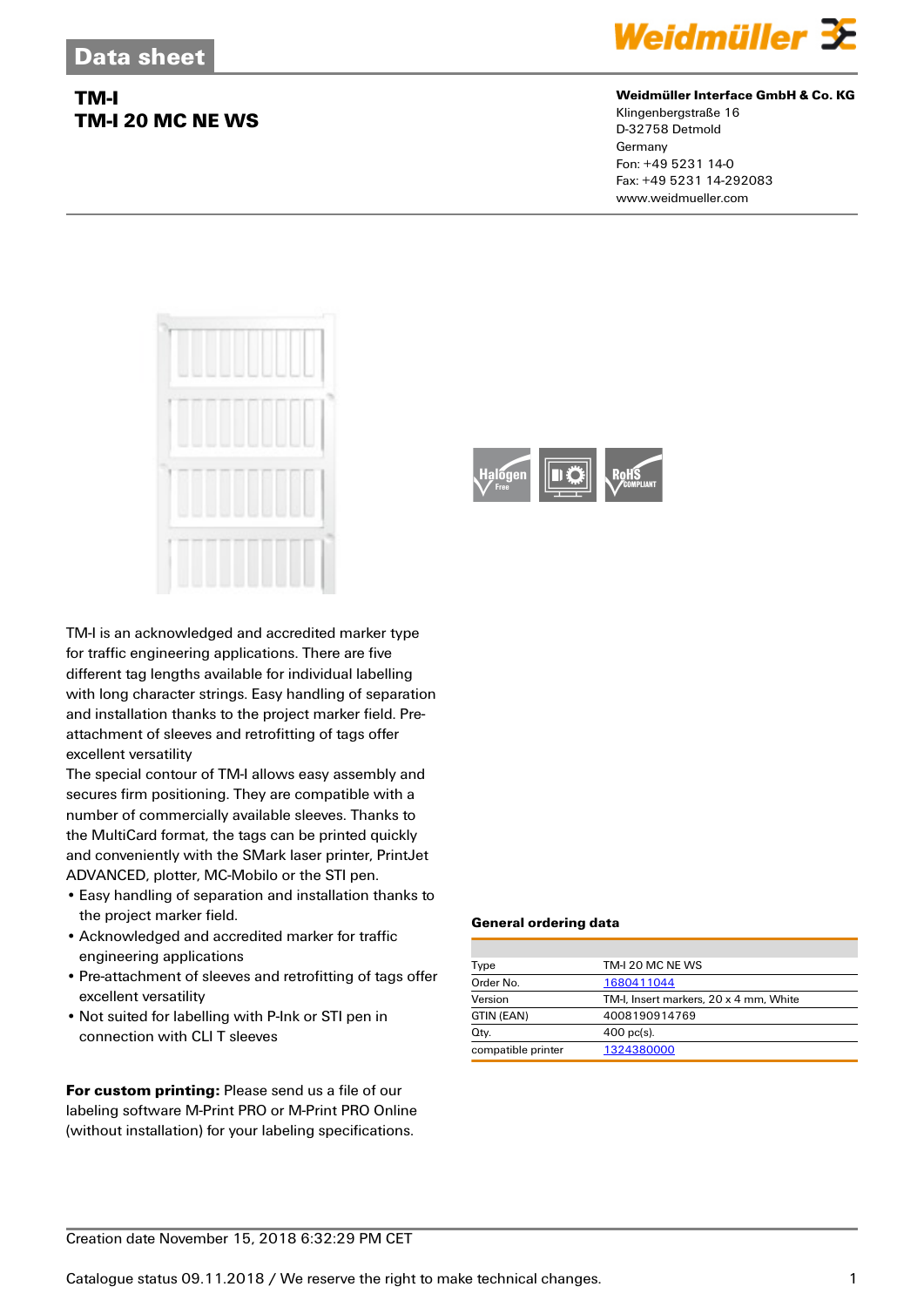## **TM-I TM-I 20 MC NE WS**

# **Technical data**



### **Weidmüller Interface GmbH & Co. KG**

Klingenbergstraße 16 D-32758 Detmold Germany Fon: +49 5231 14-0 Fax: +49 5231 14-292083

| <b>Dimensions and weights</b>                   |                                       |                           |                           |  |
|-------------------------------------------------|---------------------------------------|---------------------------|---------------------------|--|
|                                                 |                                       |                           |                           |  |
| Width                                           | 4 mm                                  | Width (inches)            | 0.157 inch                |  |
| Height                                          | 20 mm                                 | Height (inches)           | 0.787 inch                |  |
| Depth                                           | $2 \, \text{mm}$                      | Depth (inches)            | 0.079 inch                |  |
| Net weight                                      | 0.288g                                |                           |                           |  |
| <b>General data</b>                             |                                       |                           |                           |  |
|                                                 |                                       |                           |                           |  |
| Colour                                          | White                                 | Material                  | Polyamide 66              |  |
| Material colour according to resistance<br>code | 9                                     | Recommended industries    | Transportation, Machinery |  |
| Type of printing                                | blank                                 | UL 94 flammability rating | $V-2$                     |  |
| Width                                           | 4 mm                                  |                           |                           |  |
| <b>Conductor and cable markers</b>              |                                       |                           |                           |  |
|                                                 |                                       |                           |                           |  |
| Halogen                                         | <b>No</b>                             |                           |                           |  |
| <b>Classifications</b>                          |                                       |                           |                           |  |
|                                                 |                                       |                           |                           |  |
| <b>ETIM 3.0</b>                                 | EC001530                              | <b>ETIM 4.0</b>           | EC001530                  |  |
| <b>ETIM 5.0</b>                                 | EC001530                              | <b>ETIM 6.0</b>           | EC001530                  |  |
| <b>UNSPSC</b>                                   | 44-12-17-08                           | eClass 5.1                | 27-14-91-03               |  |
| eClass 6.2                                      | 27-40-04-01                           | eClass 7.1                | 27-14-91-03               |  |
| eClass 8.1                                      | 27-14-91-03                           | eClass 9.0                | 27-14-07-08               |  |
| eClass 9.1                                      | 27-40-04-01                           |                           |                           |  |
| <b>Approvals</b>                                |                                       |                           |                           |  |
| <b>ROHS</b>                                     | Conform                               |                           |                           |  |
| <b>Downloads</b>                                |                                       |                           |                           |  |
|                                                 |                                       |                           |                           |  |
| <b>Engineering Data</b>                         | <b>EPLAN, WSCAD, Zuken E3.S</b>       |                           |                           |  |
| <b>Engineering Data</b>                         | <b>STEP</b>                           |                           |                           |  |
| Software                                        | <b>M-Print PRO configuration file</b> |                           |                           |  |